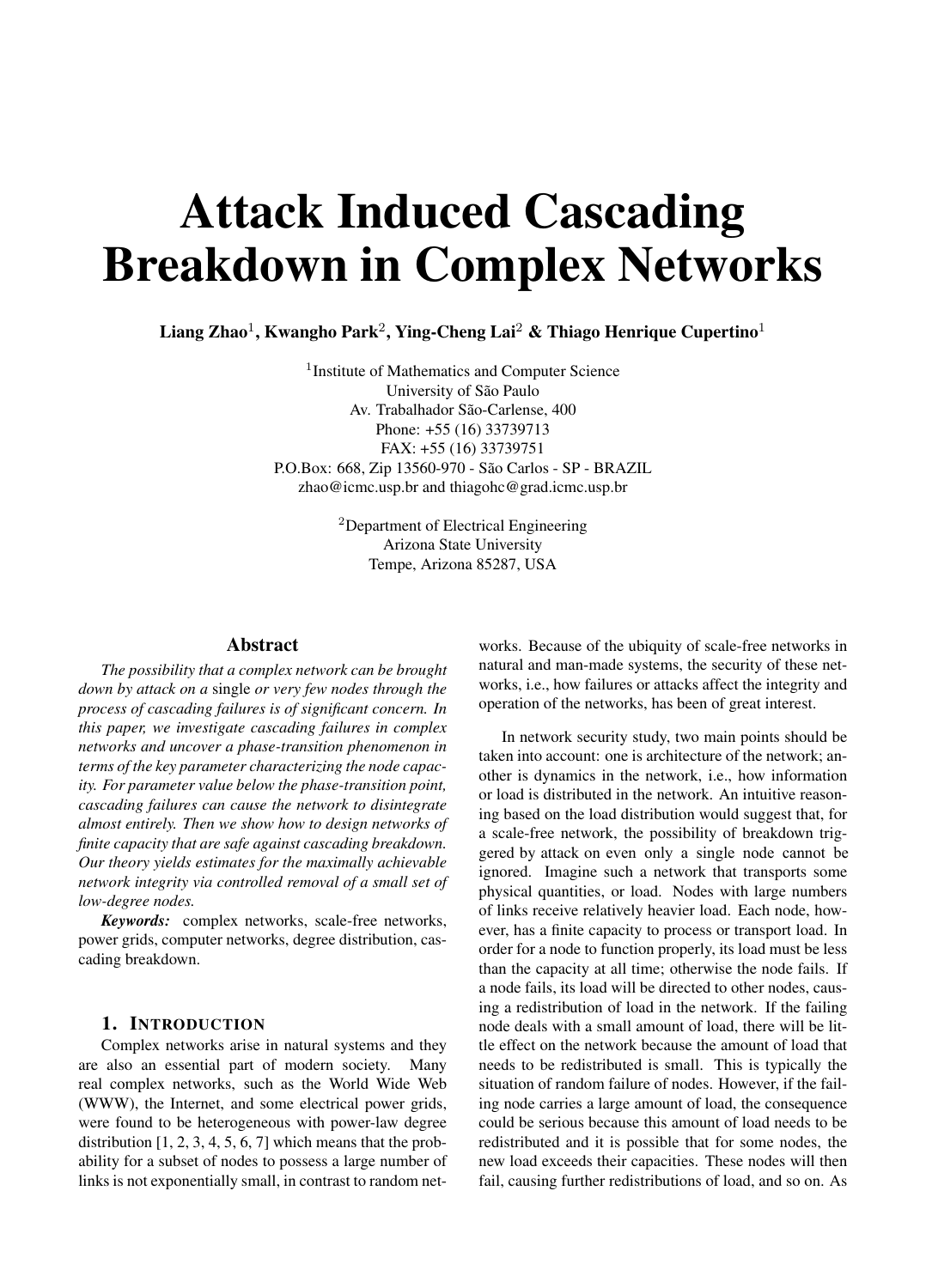a consequence, a large fraction of the network can be shutdown.

There have been many studies on cascading failures in engineering networks (for a brief review, see Sect. 3). In Ref. [8], a simple mechanism was proposed to incorporate the dynamics of load in complex networks. The model, which is referred to *ML model*, generates results that are consistent with the above intuition on cascading failures. For instance, it was demonstrated that random networks are robust against cascading breakdown but they can be easily triggered by intentional attacks in scale-free networks. The existing results are, however, largely descriptive and qualitative. The purpose of this work is to address theoretically and numerically the fundamental mechanism of cascading breakdown. In this work, we study cascading failures in complex networks with focus on scale-free networks by using the ML model. Our finding is that cascading breakdown in scale-free networks can be understood in terms of a phase transition. In particular, let  $\alpha$  be the tolerance parameter characterizing the capacity of nodes in the network. Cascading breakdown due to attack on a single node is possible only when  $\alpha$ is below a critical value  $\alpha_c$ . By making use of the degree distribution of scale-free networks and the concept of betweenness [9] to characterize the load distribution, we are able to derive a theoretical formula for estimating the phase-transition point  $\alpha_c$ , which is verified by numerical experiments. In terms of practical utility, our result enables a possible implementation of predicting and preventing mechanism for cascading breakdown in scale-free networks.

The rest of this paper is organized as follows. In Sect. 2, a brief review on complex network models is given. In Sect. 3, we discuss cascading failure in engineering and computer networks. Sect. 4 is devoted to analyze cascading failure in complex networks with focus on scale-free networks. Sect. 5 is devoted to describe and analyze the protection mechanism for scale-free networks against cascading breakdown. Finally, Sect. 6 concludes the paper.

#### 2. COMPLEX NETWORK MODELS

In recent years, many complex network models have been discovered or developed. Here, we briefly review some classical models, such as Random Graphs, *Small-World Networks* and *Scale-Free Networks*, and some newly developed models, such as *Layered Networks* and *Co-evolution Networks*.

The systematic study of random graphs was initiated by Erdös and Rényi [10]. The term random graph refers to the disordered nature of the arrangement of links between different nodes. In their article, Erdös and Rényi proposed a model to generate random graphs with  $N$  nodes and  $K$ 

links, that we will henceforth call Erdös and Rényi (ER) *Random Graphs*. The model for ER random graphs consists in connecting each couple of nodes with a probability  $0 < p < 1$ . ER random graphs are one of the best studied among graph models, although they do not reproduce most of the properties of real networks. The great discovery of Erdös and Rényi was that many important properties of random graphs appear quite suddenly. That is, at a given probability either almost every graph has some property Q or, conversely, almost no graph has it. For many such properties there is a critical probability  $p_c(N)$ . If  $p(N)$  grows more slowly than  $p_c(N)$  as  $N \to \infty$ , then almost every graph with connection probability  $p(N)$  fails to have Q. If  $p(N)$  grows somewhat faster than  $p_c(N)$ , then almost every graph has the property  $Q$ , i.e.,

$$
\lim_{N \to \infty} P_{N,p}(Q) = \begin{cases} 0 & \text{if } \frac{p(N)}{p_c(N)} \to 0 \\ 1 & \text{if } \frac{p(N)}{p_c(N)} \to \infty \end{cases}
$$

A few important special cases are:

- 1. The critical probability of having a tree of order  $k$  if  $p_c(N) = cN^{-\frac{k}{k-1}};$
- 2. The critical probability of having a cycle of order  $k$ if  $p_c(N) = cN^{-1}$ ;
- 3. The critical probability of having a complete subgraph of order k if  $p_c(N) = cN^{-\frac{2}{k-1}}$ .

Since all the nodes in a random graph are statistically equivalent, each of them has the same distribution, and the probability that a node chosen uniformly at random has degree k has the same form as  $P(k_i = k)$ . For large N, and fixed average degree  $\langle k \rangle$ , the degree distribution is well approximated by a Poisson distribution:

$$
P(k) = e^{-\langle k \rangle} \frac{\langle k \rangle^k}{k!}
$$

For this reason, ER graphs are sometimes called Poisson random graphs. Figure 1 shows the degree distribution of an ER graph. The network is generated by the method shown in [11].

Real networks are rarely pure random networks. The study of several dynamical processes over real networks has pointed out the existence of shortcuts, i.e. bridging links that connect different areas of the networks, thus speeding up the communication among distant nodes, which is called *Small-World* effect. The small-world property in real networks is often associated with the presence of clustering, denoted by high values of the *clustering coefficient* in a network G, defined by

$$
C = \frac{3 \times number \ of \ triangles \ in \ G}{number \ of \ connected \ triples \ of \ vertices \ in \ G}
$$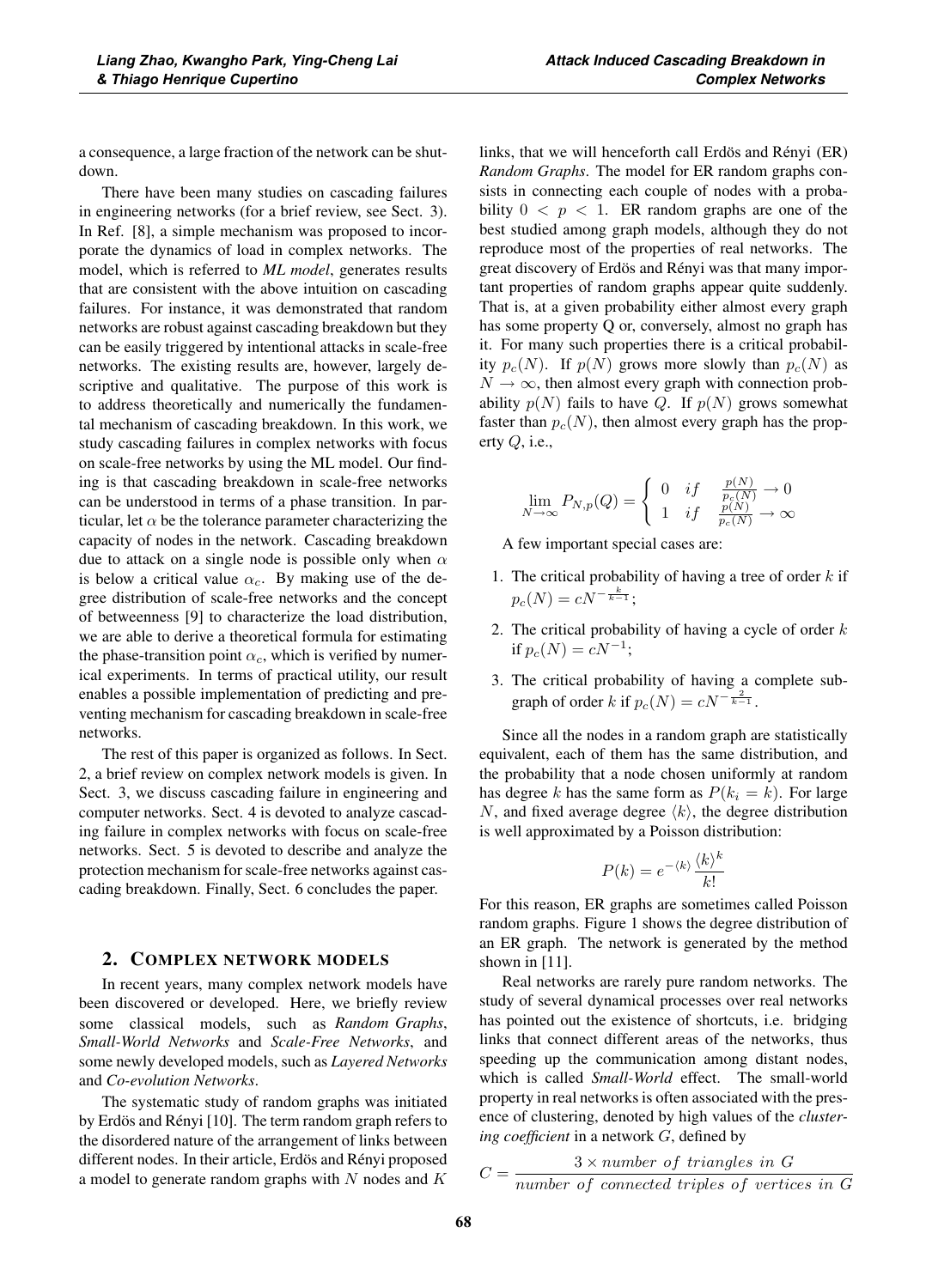

Figure 1. Degree distribution of a random network. The number of nodes  $N = 20000$  and average degree  $\langle k \rangle = 10$ .



Figure 2. The average length of shortest paths  $L$  and clustering coefficient C in relation to p. The number of nodes  $N = 20000$  and average degree  $\langle k \rangle = 4$ .

For this reason, Watts and Strogatz, in their seminal paper [11], have proposed to define small-world networks as those networks having both a small value of average shortest path length  $L$ , like random graphs, and a high clustering coefficient  $C$ , like regular lattices. Clustering, also known as transitivity, is a typical property of acquaintance networks, where two individuals with a common friend are likely to know each other. Figure 2 shows the average length of shortest paths L and the clustering coef ficient  $C$  by randomly changing a fraction  $p$  of links starting with a regular network. We see that the small-world effect occurs when p is small, for example,  $p = 0.01$ . Here, the networks are again generated by the model presented in [11]. surfage degree  $(k) = 4$ . Thow in social networks<br>
In the study of scien<br>
In the study of scien<br>
In the study of scien<br>
In the study of scien<br>
In the study of science and Puvorld networks<br>
or known as transitivity, is a typ

Until a few years ago, network study was focalized on homogeneous networks. Homogeneity means that almost all nodes are topologically equivalent, like in regular lattices or in random graphs. In contrast with all the expectancies, when the scientists approached the study of



Figure 3. Degree distribution of a scale-free network. The number of nodes  $N = 20000$  and average degree  $\langle k \rangle = 4$ .

real networks from the available databases, it was found that most of the real networks were found to be heterogeneous with power-law degree distribution [1]:  $P(k) \sim$  $k^{-\gamma}$ , where k is the number of links of a randomly chosen node in the network and  $\gamma$  is the scaling exponent (see Fig. 3). The scale-free network is generated by using the standard Barabási-Albert model [1]. This power-law distribution means that the probability for a subset of nodes to possess a large number of links is not exponentially small, in contrast to random networks. Mathematically, the power-law distribution means that statistical moments of the degree variable are generally not defined, hence the name of *Scale-Free Networks*. Examples range from the Internet, WWW, protein-protein interaction networks, some power grids, telecommunication networks, traffic flow in social networks  $[2, 3, 4, 5, 6, 7]$ 

In the study of scientific collaboration networks, Newman [9] found that the degree distribution of such networks do not follow a power-law form perfectly. However, the data are well fitted by a power-law form with an exponential cutoff:

$$
P(k) \sim k^{-\tau} e^{-\frac{k}{\kappa}}
$$

where  $\tau$  and  $\kappa$  are constants. This form is commonly seen in physical systems, and implies an underlying degree distribution which follows a power-law, but with some imposed constraints that place a limit on the maximum value of *k*. This kind of networks is called *Scale-Free ponential Cutoff*. *with Exponential Cutoff.*

Many complex networks are only a part of larger systems, where a number of coexisting topologies interact and depend on each other. In Ref. [12], the authors studied the load distribution in three transportation systems, where the lower layer is the physical infrastructure and the upper layer represents the traffic flows, which is called Layered Complex Networks. The layered view allows us to capture different features of the same system. For in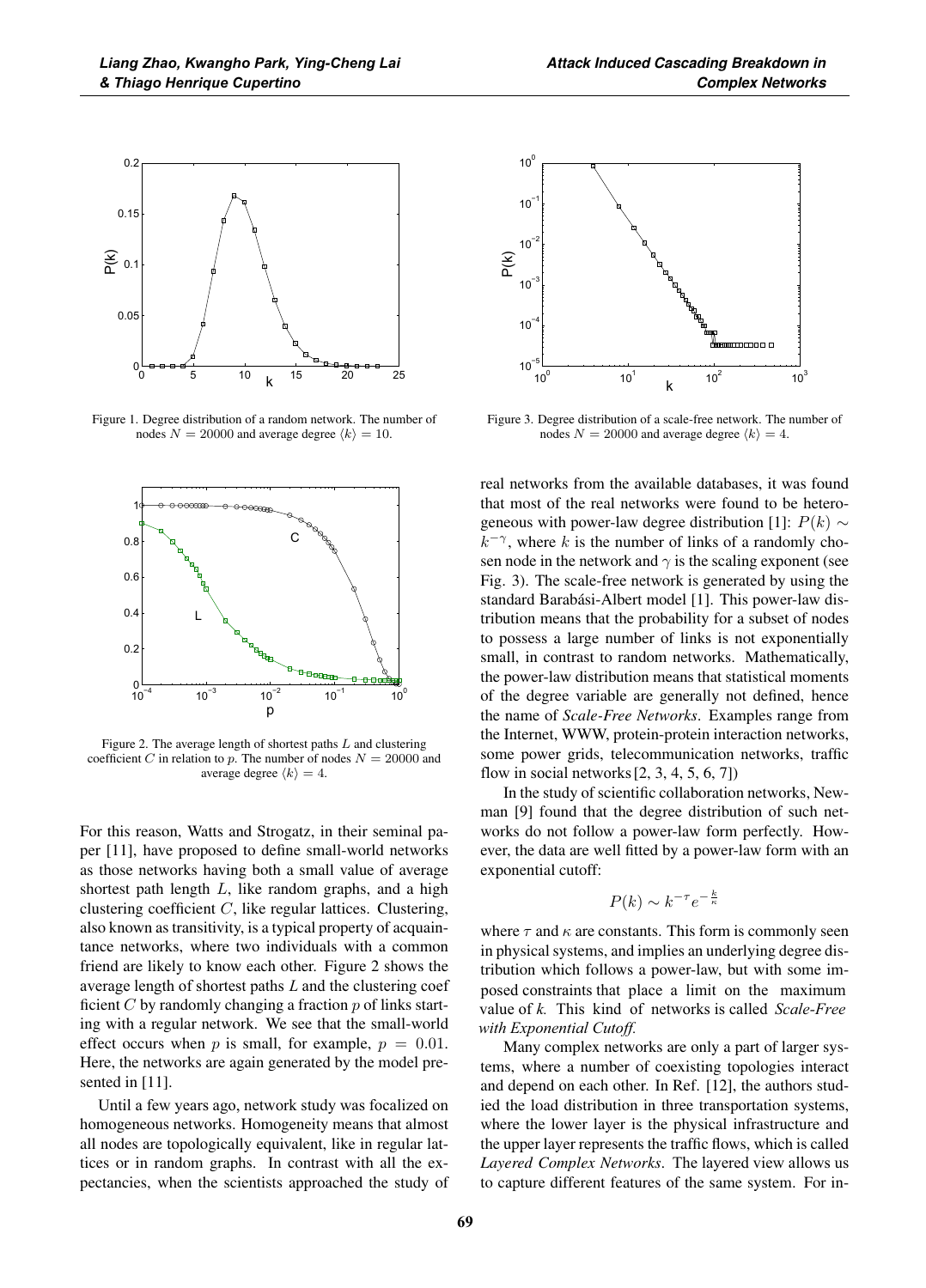stance, the topologies of the Internet at the IP layer, of the World Wide Web (WWW), or of the networks formed by peer to peer (P2P) applications. Each WWW or P2P link virtually connects two IP nodes. These two IP nodes are usually distant in the underlying IP topology, and the virtual connection is realized as a path found by IP routers. In other words, the graph formed by an application is mapped on the underlying IP network.

In Ref. [13], the authors introduced a co-evolution networks, called *TARL Model* (for topics, aging, and recursive linking) that simultaneously grows coauthor and paper citation networks. The statistical and dynamic properties of the networks generated by this model are validated against a 20-year data set of articles published in PNAS. Systematic deviations from a power law distribution of citations to papers are well fitted by a model bution of citations to papers are well fitted by a model that incorporates a partitioning of authors and papers into topics, a bias for authors to cite recent papers, and a tendency for authors to cite papers cited by papers that they have read.

# 3. CASCADING FAILURE IN ENGINEER-ING AND COMPUTER NETWORKS

Cascading failures can occur in many physical systems. In a power transmission grid, for instance, each node (a generator) deals with a load of power. Removal of nodes in general can cause redistribution of loads over all the network, which can trigger a cascade of overloading failures. The recent massive power blackout caused by a series of seemingly unrelated events on August 14, 2003 in the northeastern United States and Canada seemed to have the characteristics of cascading breakdown.

Many studies have been performed on cascading failure in power transmission systems. Some recent results are briefly reviewed here. DeMarco studied cascading failure due to dynamic transients in bistable systems represented by nonlinear differential equations [14]. Carreras et. al. [15] represented cascading failure in a power system model using the DC load flow approximation and standard linear programming optimization of the generation dispatch. The model shows critical point behavior as load is increased and can show power tails similar to those observed in blackout data. Rios et. al. [16] proposed a method based on Monte Carlo simulation and posed a method based on Monte Carlo simulation and taking into account time-dependent phenomena such a cascade tripping of elements due to overloads, malfunction of the protection system, and potential power system instabilities. In [17], the authors proposed risk indices for power systems, referred to online risk-based security assessment, which provide the ability to compute online probabilistic risk associated with conditions up to several hours in the future, as well as monitoring overload and cascading overload of networks. In [18], the authors studied a 15-year time series in the North American power transmission grid. They calculated long time correlations and probability distribution functions for several measurements of blackout size which show the sandpile phenomenon, known as Self-Organized Criticality (SOC). Dobson et. al. [19] proposed an analytically tractable model of loading-dependent cascading failure that captures some of the salient features of large blackouts of electric power transmission systems. A critical loading is revealed at which there is a power-law region in the distribution of number of components failed and a sharp increase in the gradient of the mean number of components failed.

Another example of cascading failure is the Internet, where the load represents data packets that a node (router) is requested to transmit and overloading corresponds to congestion [20]. The rerouting of data packets from a congested router to another may spread the congestion to a large fraction of the network. With the possibility of cascading failures, a realistic concern is attacks on complex networks. In particular, for a scale-free network, majority of the nodes deal with small amount of load, so the probability for a node with a large amount of load to fail randomly is small. This, of course, will not be the case of intentional attacks that usually target one or a few of the most heavily linked nodes. The work by Albert et al. [21] demonstrated that scale-free networks possess the robust-yet-fragile property, in the sense that they are robust against random failures of nodes but fragile to intentional attacks. Cohen et. al. [22, 23] studied internet breakdown by random failure and intentional attack. In their works, a scale-free network can become disintegrated under attacks on a small but still appreciable set of nodes that include a substantial fraction of links in the network. Attack on a single or very few nodes will in general not bring down the network. This result was actually obtained based purely on the scale-free architecture of the network. In other words, dynamics in the network, i.e., how information or load is distributed in the network, was not taken into account.

According to Dobson et. al. [19], cascading process in power grids consists of the following essential components: components that fail when their load exceeds a threshold, an initial disturbance loading of the system, and the additional loading of components by the failure of other components. In the ML model [8], the load dynamic is represented by betweenness of the node (total number of shortest paths passing through the node). In fact, several papers have used betweenness as a measure for the vertex load in dynamical communications systems (see, for example, [25]). When an attack or random failure occurs, some nodes are removed from the network. This effect can cause redistribution of loads over all the net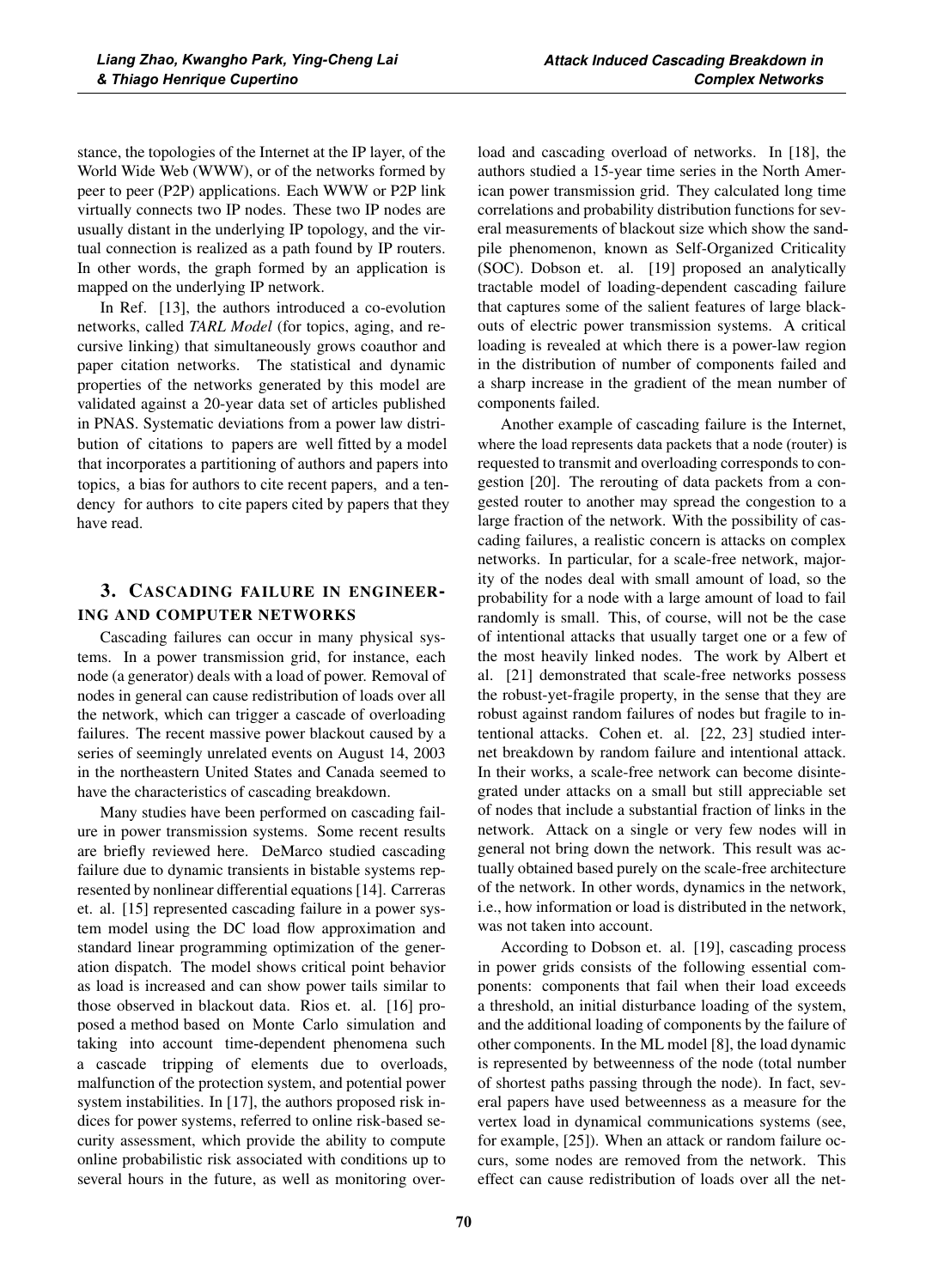work and it is possible that for some nodes, the new load exceeds their designed capacities. These nodes will then fail, causing further redistributions of load, and so on. As a consequence, a large fraction of the network can be shutdown, a cascade of overloading failures. One can see that the ML model captures the essential components of cascading process. Moreover, it takes into account the network architecture by means of betweenness, which allow us to study cascading failure in different network topology (such as scale-free networks) and by different origins (attack or random failure). This is an important feature since many real networks, including the Internet, WWW and some power grids are scale-free networks.

# 4. CASCADING FAILURE IN THE ML MODEL

In the ML model [8, 26, 27, 28], the load (or betweenness) at a node  $i$  is defined as the total number of shortest paths passing through this node. The capacity of a node is the maximum load that the node can handle. In manmade networks, the capacity is severely limited by cost. Thus, it is natural to assume that the capacity  $C_i$  of node i is proportional to its initial load  $L_i(0)$ ,

$$
C_i = (1 + \alpha)L_i(0) = \lambda L_i(0), \qquad (1)
$$

where the constant  $\alpha \geq 0$  (or  $\lambda \geq 1$ ) is the tolerance parameter,  $i$  is the node index, and  $(0)$  represents the process is at time 0 (before attack).

Specifically, the cascading process can be described by the algorithm shown by Fig. 4. When all nodes are on, the network operates in a free flow state insofar as  $\alpha \geq 0$ . But, the removal of nodes in general changes the distribution of shortest paths. The load at a particular node can then change. If it increases and becomes larger than the capacity, the node fails. Any failure leads to a new distribution of load and, as a result, subsequent failures can occur. The failures can stop without affecting too much the connectivity of the network but they can also propagate and shutdown a considerable fraction of the whole network.

Cascading failures can be conveniently quantified by the relative size of the largest connected component

$$
G = \frac{N'}{N},\tag{2}
$$

where  $N$  and  $N'$  are the numbers of nodes in the largest component before and after the cascade, respectively. Thus, we have  $0 \leq G \leq 1$ . The integrity of the network is maintained if  $G \approx 1$ , while breakdown (cascading failure) occurs if  $G \approx 0$ . If G is far from both 0 and 1, the phenomenon is referred to partial failure.

To gain a qualitative view of cascading failure, we first provide some computer simulation results. We generate



Figure 4. Algorithmic description of cascading process in the ML model.

scale-free networks by using the standard Barabási-Albert model [1]. The shortest paths and the load  $L_i$  are computed by using the algorithm developed by Newman [29]. Figure 5 shows G versus both  $\alpha$  and  $N_{trigger}$  for scalefree networks under attack, where  $N_{triangle}$  represents the number of nodes that an attack targets. Here the removed nodes are those with the highest numbers of links. Note that the number of targeted nodes, while more than one, is still far small compared with the total number of nodes in the network. Practically, this means that, even if the network is designed to have a high tolerance by stipulating high capacities for its nodes, cascading failures triggered by attack on a very small subset of nodes are capable of bringing down the entire network. Partial failures can be observed too in the figure. Figure  $6$  shows  $G$  versus both  $\alpha$  and  $N_{trigger}$  for random networks under attack. Due to the lack of hubs (nodes with large number of links), random networks can be disintegrated only when  $\alpha$  is small or (and)  $N_{trigger}$  is large. Thus, cascading process under attack can bring much more serious consequence for scale-free networks than for random networks.

Figure 7 shows the random failure case for scale-free networks. Random failure means that  $m$  randomly selected nodes are removed from the network at the beginning of cascading process. In a scale-free network, a small portion of nodes has high degree, while a large portion of nodes has low degree. Thus, with high probability, a randomly selected node is low degree, usually having a low value of betweenness. Intuitively, there will be little effect on the network because the amount of load that needs to be redistributed is small. This point is confirmed by the simulation result shown by Fig. 7 where  $G \sim 1$ even if  $\alpha$  is small and  $N_{trigger}$  is large.

To obtain an analytic estimate of the critical value of the tolerance parameter, we focus on scale-free networks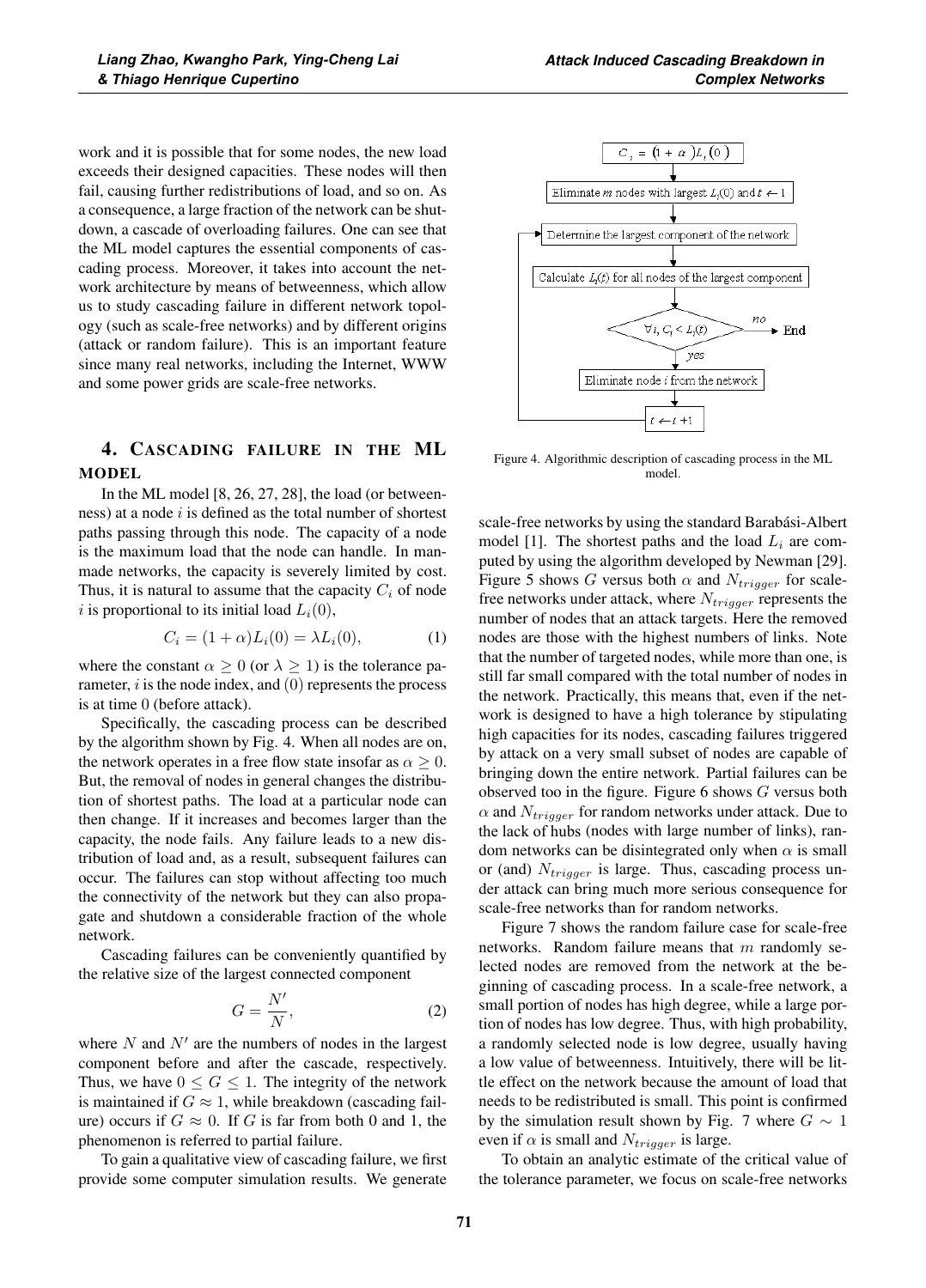

Figure 5. For a scale-free network of  $N = 2000$  nodes under attack targeting multiple nodes, G versus  $\alpha$  and  $N_{trigger}$ , the number of targeted nodes. For each parameter value,  $G$  is averaged over 30 realizations.



Figure 6. For a random network of  $N = 2000$  nodes under attack targeting multiple nodes, G versus  $\alpha$  and  $N_{trigger}$ . For each parameter value, G is averaged over 30 realizations.



Figure 7. For a scale-free network of  $N = 2000$  nodes under random failure,  $G$  versus  $\alpha$  and  $N_{trigger}.$  For each parameter value,  $G$  is averaged over 20 realizations.

and the situation where cascading failures are caused by attack on the node with the largest number of links and the failures lead to immediate breakdown of the network. That is, G becomes close to zero after one redistribution of the load. For a node in the network, its load is a function of the degree variable  $k$ . For scale-free networks, we have [26],

$$
L(k) \sim k^{\eta},\tag{3}
$$

where  $\eta > 0$  is a scaling exponent. To proceed, we write the degree distribution as  $P(k) = ak^{-\gamma}$  and the load distribution as  $L(k) = bk^{\eta}$ , where a and b are positive constants. Let  $k_{max}$  be the largest degree in the network. Before the attack, we have

$$
\int_{1}^{k_{max}} P(k)dk = N \text{ and}
$$
\n
$$
\int_{1}^{k_{max}} P(k)L(k)dk = S,
$$
\n(4)

where  $S$  is the total load of the network. These two equations give

$$
a = \frac{(1 - \gamma)N}{[k_{max}^{1 - \gamma} - 1]} \text{ and } (5)
$$

$$
b = \frac{\beta S}{a(1 - k_{max})^{-\beta}},
$$

where  $\beta \equiv \gamma - \eta - 1$ . After the removal of the highest degree node (it is only the first step of the whole cascading process), the degree and load distributions become  $P'(k) = a' k^{-\gamma'}$  and  $L'(k) = b' k^{\eta'}$ , respectively. Since only a small fraction of nodes are removed from the network, we expect the changes in the algebraic scaling exponents of these distributions to be negligible. We thus write  $P'(k) \approx a' k^{-\gamma}$  and  $L'(k) \approx b' k^{\eta}$ , where the proportional constants  $a'$  and  $b'$  can be calculated in the same way as for a and b. We obtain  $a' = (1 - \gamma)(N - \gamma)$  $1)/[k_{max}^{1-\gamma} - 1]$  and  $b' = \frac{\beta S'}{a'} (1 - k_{max})^{-\beta}$ , where S'<br>is the total load of the network after the attack. For nodes is the total load of the network after the attack. For nodes with  $k$  links, the difference in load before and after the attack can be written as  $\Delta L(k) \approx (b' - b)k^{\eta} = (\frac{b'}{b} - 1)L(k)$ . Given the capacity  $C(k)$ , the maximum load increase that the nodes can handle is  $C(k)-L(k) = \alpha L(k)$ . The nodes still function if  $\alpha > (\frac{b'}{b}-1)$  but they fail if  $\alpha < (\frac{b'}{b} - 1)$ . The critical value  $\alpha_c$  of the tolerance parameter is then rameter is then

$$
\alpha_c = \frac{b'}{b} - 1
$$
\n
$$
\approx \left\{ 1 - k_{max}^{-\beta} \left( -1 + \left( \frac{k_{max}}{k_{max}} \right)^{-\beta} \right) \right\}
$$
\n
$$
\times \left( \frac{S'}{S} \right) - 1,
$$
\n(6)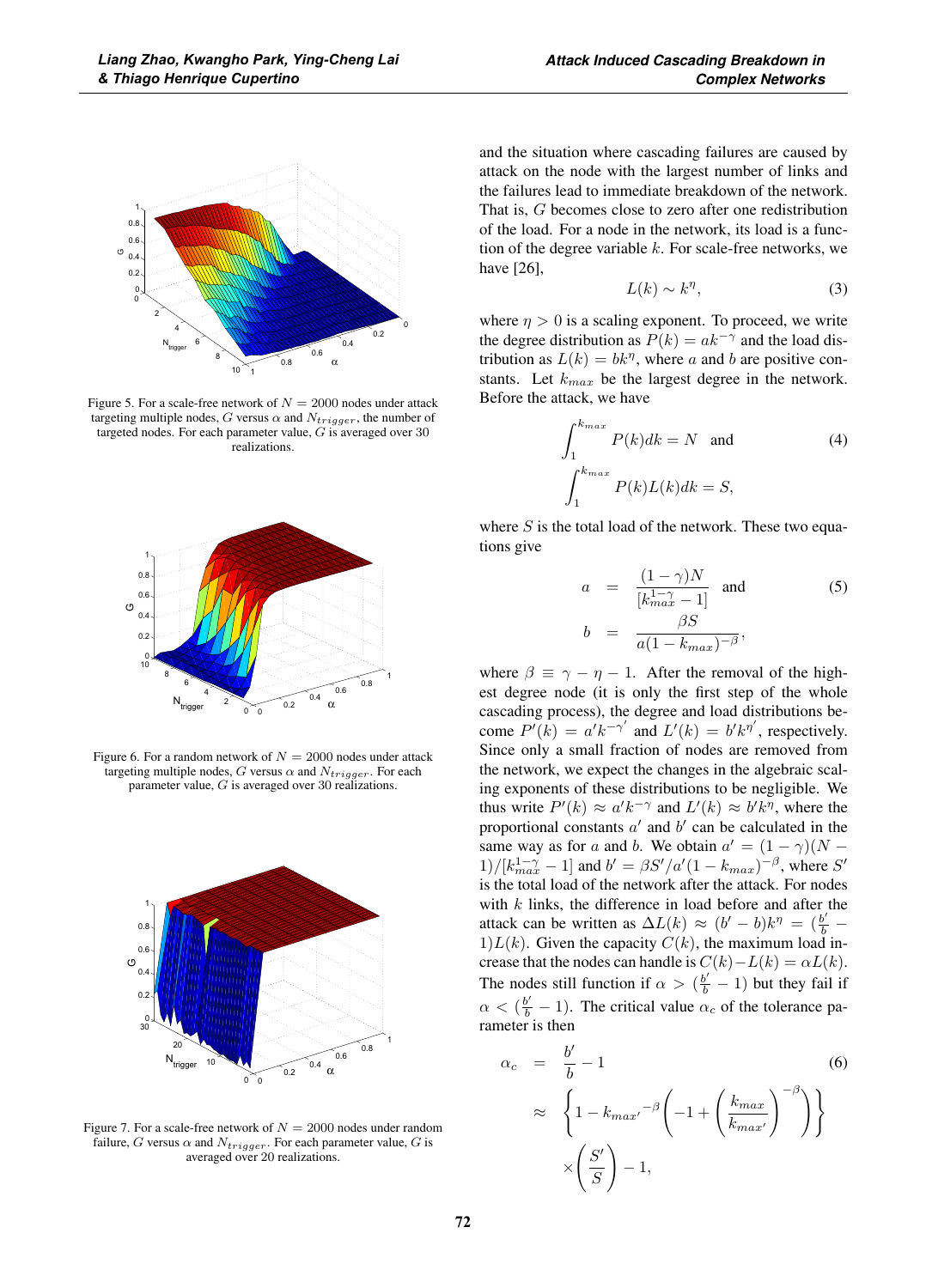where the final result is obtained by using the fact  $(k_{\text{max}}^{1-\gamma}-1)/(k_{\text{max}}^{1-\gamma}-1) \approx 1$ . This is so because both  $k_{max'}^{1-\gamma}$  and  $k_{max'}^{1-\gamma}$  approach zero when  $N \to \infty$  and  $\gamma > 1$ . In the limit  $N \to \infty$ , we have  $k_{\text{max}}^{-\beta} \sim 0$ ,  $k_{\text{max}}/k_{\text{max}} \sim \text{constant}$ , and  $S'/S \rightarrow 1$ ,<br>co.  $\approx 0$ , indicating that on infinite coals free naturals so  $\alpha_c \approx 0$ , indicating that an infinite scale-free network cannot be brought down by a single attack if  $\alpha > 0$ . On the other hand, for finite size network, since  $k_{\text{max}}^{-\beta} > 0$ , we have  $\alpha_c > 0$ , suggesting that breakdown can occur for  $\alpha < \alpha_c$ . The practical usage of Eq. (6) is that it provides a way to monitor the state of (finite) network to assess the risk of cascading breakdown. In particular, the critical value  $\alpha_c$  can be computed in time and comparison with the pre-designed tolerance parameter value  $\alpha$  can be made. If  $\alpha_c$  shows a tendency of increase and approaches  $\alpha$ , early warning can be issued to signal an immediate danger of network breakdown.

We now provide numerical support for the theoretical prediction Eq. (6). Figure 8(a) shows cascading failures when a single node with different degree is removed from the network. We see that, when a node with small degree is removed, the  $G$  value remains close to one except when  $\alpha$  is close to zero. However, when the node with the largest degree (in this case  $k = 81$ ) is removed, nearly total breakdown of the network, as represented by values of G close to zero, occurs when  $\alpha < 0.1$ . The phasetransition point  $\alpha_c$  is thus about 0.1. With numerical values of  $k_{max} = 81$ ,  $k'_{max} = 60$ ,  $S \approx 1.86 \times 10^7$  and  $S' \approx 1.91 \times 10^7$  theoretically predicted value of  $\alpha$  in  $S' \approx 1.91 \times 10^7$ , theoretically predicted value of  $\alpha_c$  in Eq. (6) gives  $\alpha_c \approx 0.1$ , which is consistent with numerics. This phase transition phenomenon seems to be robust for different sizes of network, as shown in Fig. 8(b),  $G$ versus  $\alpha$  for  $N = 1000$ ,  $N = 2000$  and  $N = 5000$ , respectively.

# 5. PROTECTING SCALE-FREE NET-WORKS FROM CASCADING FAILURE

In this section, we study quantitatively a mechanism of protection against cascading breakdown proposed in [27]. The method consists in removing a small set of nodes that contribute to the loads in the network but they themselves otherwise process little load. Removal of these nodes and all links connected to them will not affect the functioning of the network but will help enhance the load tolerance for each remaining node, thereby helping prevent the spread of the failure or cascading.

For a scale-free network, its load distribution obeys algebraic scaling with the degree variable k [26]:  $L(k) =$  $bk^{\eta}$ , where  $\eta$  and b are positive constants. After removing a small fraction of low-degree nodes, the average connectivity of the network changes little. Moreover, the degree distribution remains to be algebraic with approx-



Figure 8. Cascading failure in scale-free network in relation to the tolerance parameter  $\alpha$ . (a) Removal of the nodes with different number of links for  $N = 2000$ . In the case of the removal of the node with the highest degree, the phase-transition point is  $\alpha_c \approx 0.1$ , meaning that for  $\alpha < \alpha_c$ , the networks disintegrate almost entirely under intentional

attack on a single node. (b) Phase transitions for networks of different sizes. The resulting data points were averaged over 30 realizations.

imately the same scaling exponent, which can be seen, as follows. On average, the load reduction due to the removal of a low-degree node is proportional to its original load. Let  $L(k_1)$  and  $L(k_2)$  be the average loads on nodes of degree  $k_1$  and  $k_2$ , respectively. After the removal, the average loads are  $L'(k'_1) = L(k_1) - c_1 L(k_1)$ and  $L'(k'_2) = L(k_2) - c_2L(k_2)$ , respectively, where  $k'_1$ and  $k'_2$  are the new degrees. Since  $c_1 \approx c_2$ , we have  $L'(k'_1)/L'(k'_2) \approx L(k_1)/L(k_2)$ . Thus, the algebraic scaling exponent after the removal assumes approximately the same value as in the original network:  $\eta' \approx \eta$ , the network remains scale-free, and the load distribution can be written as  $L'(k) = b'k^{\eta'} \approx b'k^{\eta}$ . This property has been confirmed by our numerical simulations (to be shown below).

We can now determine the relation between the load distributions before and after removing  $\rho$  percent of lowdegree nodes. For convenience, all nodes in the network are labeled by integers from 1 to  $N$ , while the removed nodes are labeled by  $(1 - \rho)N + 1$  to N. The total load before the removal can be written as  $S =$ total load before the removal can be written as  $S = \sum_{i=1}^{(1-\rho)N} L_i + \sum_{i=N(1-\rho)+1}^{N} L_i \equiv S_0 + S_1$ , where  $S_0$  $\sum_{i=1}^{(1-\rho)/N} L_i + \sum_{i=N(1-\rho)+1}^{N} L_i \equiv S_0 + S_1$ , where  $S_0$ <br>the sum of loads of the remaining nodes before the is the sum of loads of the remaining nodes before the removal and  $S_1$  is the total load of the removed nodes. Because the removed nodes have relatively low degrees, we have  $S_0 \gg S_1$  and, hence,  $S \approx S_0 = \sum_{i=1}^{N(1-\rho)} L_i$ .<br>After the removal the total load of the network is  $S'$ After the removal, the total load of the network is  $S' = \sum_{i=1}^{N(1-\rho)} L'_i \approx \sum_{i=1}^{N(1-\rho)} \sigma L_i$ , where  $0 < \sigma < 1$  is a shifting constant. Since  $S = N(N-1)D \approx N^2D$ shifting constant. Since  $S = N(N-1)D \approx N^2D$ ,  $S' = N(1 - \rho)[N(1 - \rho) - 1]D' \approx (1 - \rho)^2 N^2 D'$  and  $D \approx D'$ , where D and D' are the diameters of the networks before and after the removal, respectively, we have  $\sigma \approx (1 - \rho)^2 \approx 1 - 2\rho$ . Thus, on average, the difference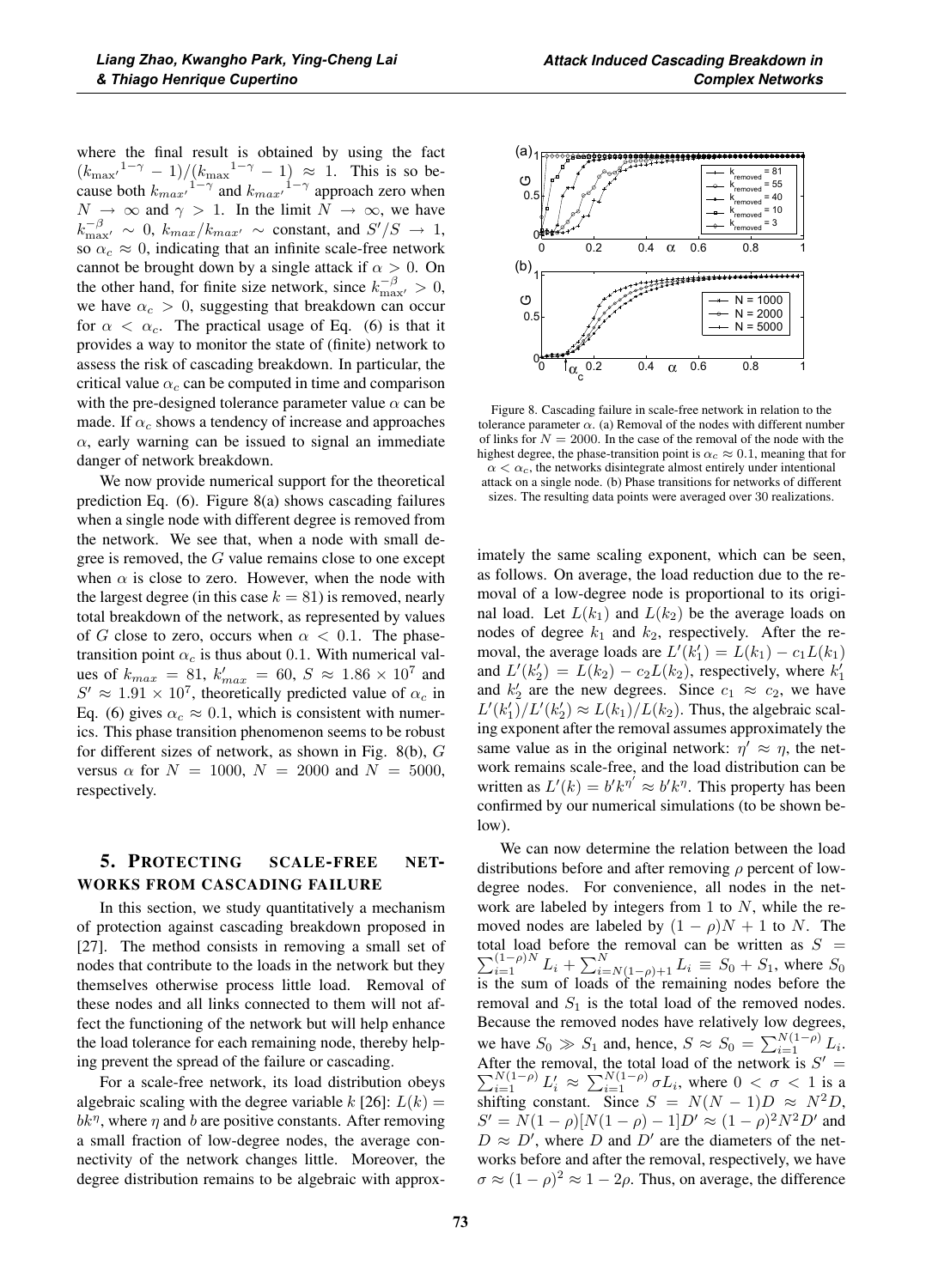

Figure 9. (a) Algebraic scaling of the load distribution  $L(k)$  for a scale-free network of  $N = 10000$  nodes,  $\gamma = 3$ , and  $\langle k \rangle = 4$ . (b-e) Load distributions after removing 1%, 5%, 10%, and 20% of the lowest-degree nodes. (f) Rescaled plots of all curves in (a-e). The algebraic scaling exponent is  $\eta \approx 1.5$ .

between the loads of node  $i$  before and after the removal is  $\Delta L_i = L_i - L'_i \approx 2\rho L_i$ , which is independent of the parameter ). Since initially the load telegrate of node is parameter  $\lambda$ . Since, initially, the load tolerance of node i is  $(\lambda - 1)L_i$  and the process of removal results in equivalently an extra amount of load tolerance  $2\rho L_i$ , the node will not fail unless the load increment due to an attack exceeds  $(\lambda - 1 + 2\rho)L_i$ . Controlled removal of  $\rho$  percent of low-degree nodes is thus equivalent to increasing the parameter  $\lambda$  to  $\lambda + 2\rho$  in the original network:

$$
\lambda' \approx \lambda + 2\rho. \tag{7}
$$

We now present numerical support for our theoretical result Eq. (7). Again, we generate scale-free networks with degree exponent  $\gamma = 3$  and average connectivity  $\langle k \rangle = 4$  by using the standard Barabási-Albert model. Figure 9(a) shows the algebraic scaling of the load distribution of the network without any removal of nodes. Approximately the same scaling behavior is observed when some small fractions of nodes with the lowest degrees are removed, as shown in Figs. 9(b-e) for  $\rho = 1\%$ , 5%, 10%, and 20%, respectively. That the intentional removal of a small set of nodes does not change the algebraic load distribution can be seen more clearly in Fig. 9(f), where all plots in Figs. 9(a-e), rescaled by some proper constants, apparently collapse into a single curve. In particular, the algebraic scaling exponent  $\eta$  remains approximately the same, regardless of the value of  $\rho$ .

Figure 10(a) shows  $G(\lambda, \rho)$  versus  $\lambda$  for different values of  $\rho$ , where an attack on the node with the largest degree is assumed. In all cases, there exists a critical capacity  $\lambda_c$  below which the network breaks down entirely as a result of the attack. This value becomes smaller as  $\rho$ is increased from zero (curves shifts toward the left), indicating that for some fixed value  $\lambda > \lambda_c$ , the network is more robust against cascading breakdown due to the



Figure 10. For a scale-free network with  $N = 3000$ , (a)  $G(\lambda, \rho)$ versus  $\lambda$  for five different values of  $\rho$  and (b) properly rescaled plots that exhibit a universal relation.

attack. This clearly illustrates the protective role played by selectively removing a small set of low-degree nodes. Figure 10(b) shows that the relation between the rescaled quantities  $G(\lambda, \rho)/(1 - \rho)$  and  $\lambda + 2\rho$  is independent of the value of  $\rho$ , as predicted.

## 6. CONCLUSIONS

We investigated cascading failures triggered by attacks on a single or a few nodes in scale-free networks and focused on the fundamental and practically important question of whether such failures can lead to disintegration of the network. Our finding is a phase-transition like phenomenon in terms of the network tolerance parameter characterizing the node capacity, where the two distinct phases correspond to the situations where the network under attack remains largely integrated or disintegrated as a result of cascading failures.

By analyzing the dynamics of load redistribution resulted from selectively removing a small set of lowdegree nodes, we obtained a criterion which allows the lower bound of the capacity parameter for cascade-free scale-free networks and the optimal fraction of intentionally removed nodes to be determined.

The model we study here not only captures the essential components of cascading process, but also incorporates network topology by means of betweenness. Thus, the understanding of the model certainly has positive meaning for engineering and computer network design and protection.

#### Acknowledgements

This work was supported by NSF under Grant No. ITR-0312131, by AFOSR under Grant No. F49620-01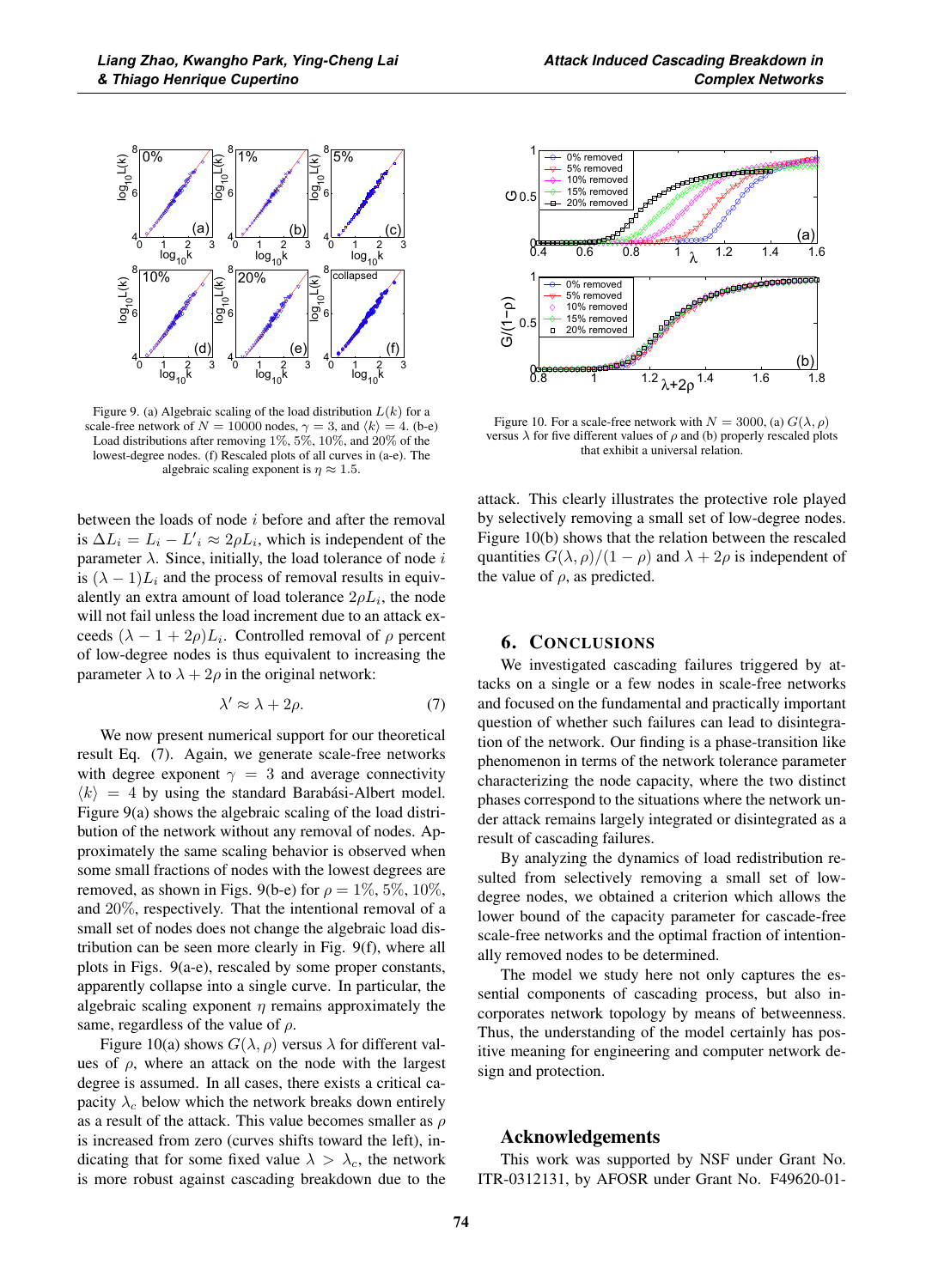1-0317, by FAPESP under Grant No. 02/10707-0 and 05/55212-6 and by CNPq.

### **REFERENCES**

- [1] A.-L. Barabási e R. Albert, Emergence of scaling in random networks, *Science*, 286:509-512, 1999.
- [2] R. Albert e A.-L. Barabási, Statistical mechanics of complex networks, *Rev. Mod. Phys.*, 74:47-97, 2002.
- [3] Newman, M. E. J., The structure and function of complex networks, *SIAM Review*, 45(2):167-256, 2003.
- [4] R. Albert, H. Jeong, and A.-L. Barabási, Diameter of the World-Wide Web, *Nature*, 401:130-131, 1999.
- [5] G. Siganos, M. Faloutsos, P. Faloutsos, and C. Faloutsos, Power Laws and the AS-Level Internet Topology, *IEEE/ACM Trans. Networking*, 11:514- 524, 2003.
- [6] X. F., Wang and G.-R. Chen, Complex Networks: Small-World, Scale-Free and Beyond, *IEEE Circuit and System Magzine*, First Quarter:6-20, 2003.
- [7] K. Sun, Complex networks theory: A new method of research in power grid, *2005 IEEE/PES Transmission and Distribution Conference and Exhibition: Asia and Pacific*, pages 1-6, 2005.
- [8] A. E. Motter and Y.-C. Lai, Cascade-based attacks on complex networks, *Phys. Rev. E*, 66:065102(1- 4), 2002.
- [9] M. E. J. Newman, The structure of scientific collaboration networks, *Proc. Natl. Acad. Sci. U.S.A.*, 98:404-409, 2001.
- [10] P. Erdös e A. Rényi, On the strength of connectedness of a random graph, *Acta Math. Acad. Sci. Hungar.*, 12:261-267, 1961.
- [11] D. J. Watts e S. H. Strogatz, Collective dynamics of "small-world" networks, *Nature*, 393:440-442, 1998.
- [12] M. Kurant and P. Thiran, Layered complex networks, *Phys. Rev. Letts.*, 96:138701(1-4), 2006.
- [13] K. Bömer, J. T. Maru and R. L. Goldstone, The simultaneous evolution of author and paper networks, *Proc. Natl. Acad. Sci. U.S.A.*, 101:5266-5273, 2004.
- [14] C. L. DeMarco, A phase transition model for cascading network failure, *IEEE Control Systems Magazine*, 21:40-51, 2001.
- [15] B. A. Carreras, V. E., Lynch, I. Dobson, and D. E. Newman, Critical points and transitions in an electric power transmission model for cascading failure blackouts, *Chaos*, 12:985-994, 2002.
- [16] M. A. Rios, D. S. Kirschen, D. Jayaweera, D. P. Nedic, and R. N. Allan, Value of Security: Modeling Time-Dependent Phenomena and Weather Conditions, *IEEE Trans. Power Systems*, 17:543-548, 2002.
- [17] M. Ni, J. D. McCalley, V. Vittal, and T. Tayyib, Online Risk-Based Security Assessment, *IEEE Trans. Power Systems*, 18:258-265, 2003.
- [18] B. A. Carreras, D. E. Newman, I. Dobson, and A. B. Poole, Evidence for Self-Organized Criticality in a Time Series of Electric Power System Blackouts, *IEEE Trans. Circuit and Systems - I*, 51:1733 - 1740, 2004.
- [19] I. Dobson, B. A. Carreras, D. E. Newman, A loading-dependent model of probabilistic cascading failure, *Probability in the Engineering and Informational Sciences*, 19:15-32, 2005.
- [20] A. Arenas, A. Díaz-Guilera, e R. Guimerà, Communication in networks with hierarchical branching, *Phys. Rev. Letts.*, 86(14), pp. 3196-3199, 2001.
- [21] R. Albert, H. Jeong and A.-L. Barabási, Error and attack tolerance of complex networks ", *Nature* (London) 406:378-382, 2000.
- [22] R. Cohen, K. Erez, D. b-Avraham, and S. Havlin, Resilience of the Internet to Random Breakdowns, *Phys. Rev. Letts.*, 85:4626-4628, 2000.
- [23] R. Cohen, K. Erez, D. b-Avraham, and S. Havlin, Breakdown of the Internet under Intentional Attack, *Phys. Rev. Letts.*, 86:3682-3685, 2001.
- [24] D. J., Watts, A simple model of global cascades on random networks, *Proc. Natl. Acad. Sci. U.S.A.*, 99:5766-5771, 2002.
- [25] P. Holme, Congestion and centrality in traffic flow on complex networks, *Advances in Complex Systems*, 6:163-176, 2003.
- [26] L. Zhao, K. Park, and Y.-C. Lai, Attack vulnerability of scale-free networks due to cascading breakdown, *Phys. Rev. E*, 70:035101(1-4), 2004.